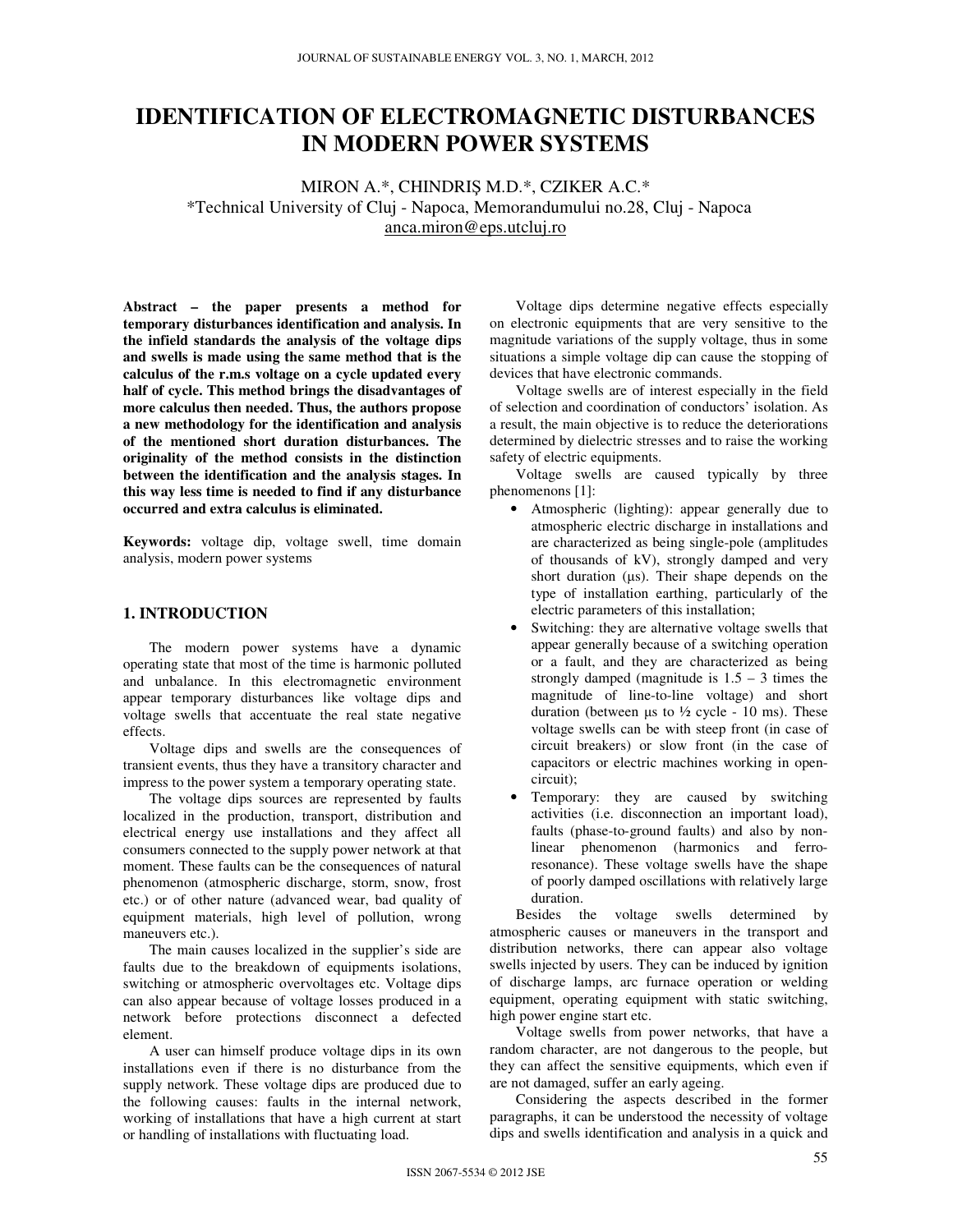efficient manner, in order to limit their effects as soon as possible after the occurrence of the event.

The paper continues with a section that contains the description of the standard methodology for voltage dip and swell analysis. On the other hand, the methods proposed in the specialty literature are also briefly described. The next five sections present the methodology used for the identification and analysis of voltage dips and swells, followed by some examples, which underline the utility of the proposed method. The paper ends with a section of conclusions.

### **2. BACKGROUND**

The disturbances identification is the process that finalizes with the finding of the electric signals' characteristic parameters, which correspond to the influence of the electromagnetic disturbances on the functioning of the power systems.

A voltage dip is defined to be the decrease with  $\Delta U_i$ (Fig. 1 and 2) of the r.m.s. value of voltage in any power network's node, for a time interval  $t_i$ , in which the voltage is always lower than the nominal value  $U_n$ . Voltage dips can affect only a phase, two phases or all phases at the same time [2].



**Fig. 1. Examples of voltage dips. R.m.s. voltages** 

A voltage dip is characterized with the help of three quantities: amplitude, duration and occurrence frequency. The amplitude is defined as the difference between the r.m.s. value of the nominal voltage and the minimum r.m.s. value of the voltage during the voltage dip. The amplitude,  $\Delta U_i$ , can take values between 0.1 and 0.95 from the nominal supply voltage,  $U_n$ . The duration of a voltage dip represents the time interval  $t_i$  (Fig. 1,  $i = 1...3$ ) and can have values between 0.01 and 60 s. In Fig. 2 is illustrated a voltage dip, considering the harmonic pollution, and using instantaneous values.



In 10% from the observed events, voltage dips don't have a shape that can be properly characterized using only the amplitude and the duration. From the practice point of view, a general characterization by using the two quality indices: amplitude and maximum duration on the three phases of the three phase power system can be accepted [3, 4, 5, 6].

In power systems appear situations of voltage swells (Fig. 3) when the voltage value suffers a sudden increase of very short duration (from several tens of µs to one ms) and very high amplitude (several times the nominal value) followed by recovery of the voltage's value to the initial level [7].



**Fig. 3. Voltage swell. Instantaneous values** 

As in the case of voltage dips, the voltage swells characteristics depend on the causing source as follows: atmospheric phenomena determine voltage swells with amplitude as much as thousands of kV, short duration and steep front; switching processes cause voltage swells strongly cushioned, amplitude 1.5 to 3 times the nominal voltage and short duration; a load switching determine long duration and amplitude oscillation close to the amplitude of the nominal voltage. The main negative effect of voltage swells is the ageing of electric equipments isolations.

Under present infield standards [8], the measured value for voltage dips and swells (further on in order to simplify the exposure will use the term disturbance when referring to voltage swells and dips) is the r.m.s. value for a cycle, denoted in [8] with  $U_{\text{rms}(1/2)}$ , on each phase of an three phase power system. This value is used to determine the characteristics, but also to identify the disturbance's occurrence.

The disturbance is detected when the measured value  $U_{\text{rms}(1/2)}$  falls below (exceeds) a threshold value to the supply voltage,  $U_{\text{dim}}$ , which was declared before the occurrence of the disturbance or to the  $U_{\rm sr}$ , the r.m.s. voltage measured some time before the detection started.

In single-phase systems, a disturbance begins when the voltage  $U_{\text{rms}(1/2)}$  goes out of range (0.9 and 1.1 of the reference voltage), and ends when the measured voltage is between the limits plus (minus) the hysteresis voltage (in general, it is 2% of the supply voltage).

In multi-phase systems a disturbance begins when the voltage  $U_{\text{rms}(1/2)}$  on at least one phase goes out the threshold interval and ends when the voltage on all phases is between the defined limits. In [8] is specified that the opening thresholds voltage and the hysteresis voltage are chosen by the user as needed.

In previous paragraphs the reference voltage is the voltage that the disturbances are related with. The user can choose this voltage as having a fixed value, namely the supply voltage, or a value range. According to [8],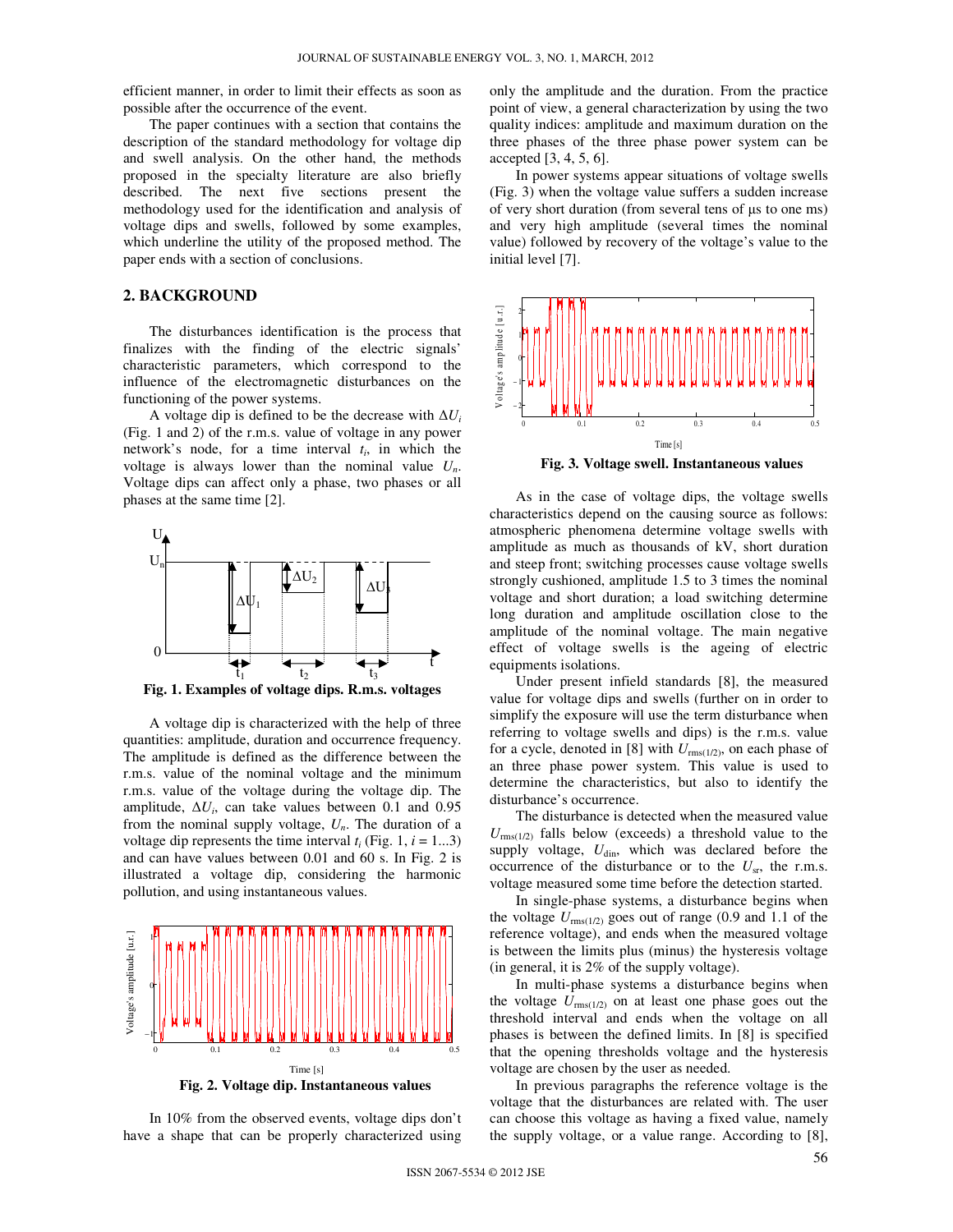this voltage is calculated using a first order filter with a time constant of 1 minute. The filter is characterized by the following mathematical relationship:

$$
U_{\rm sr}(n) = 0,9967 \cdot U_{\rm sr}(n-1) + 0,0033 \cdot U_{(10) \rm rms};\tag{1}
$$

where  $U_{\rm sr}(n)$  is the reference voltage used in the current analysis window,  $U_{sr}(n-1)$  – the previous value of the reference voltage and  $U_{(10)_{\text{rms}}}$  – the most recent value measured as r.m.s. voltage on an interval of 10 cycles.

At the start of disturbance detection, voltage reference value is set, and then updated every 10 periods.

In the infield literature  $[9 - 18]$  several analytical methods (wavelet transform, S transform etc.) and artificial intelligence techniques (artificial neural networks, expert systems) are proposed for the voltage dips and voltage swells identification. In  $[9 - 15, 16]$  the authors apply the wavelet transform with the aim of solving different aspects concerning the transients' issue that appear in the distribution networks. Thus in [9, 10] the discrete wavelet transform with Daubechies mother wavelet is used for the identification of voltage sags, voltage swells, outages and transients. The multiresolution analysis is used to create models for the circuit elements so as to use an equivalent scheme for the calculus of the circuit during transients operating states in [14]. Morlet wavelet is applied in [15] in order to perform the multi-resolution analysis for the detection of transients contained by the electric signals. In [17] the S transform is the base of a pattern recognition technique for the detection, classification and quantification of power quality disturbance waveforms. An expert system dedicated for the classification and analysis of power system events (voltage dips or voltage swells) in presented in [18].

As it was former presented, the standard identification and analysis of the disturbances is made by determining the r.m.s value of voltage even if the disturbances appeared or not. Thus extra calculus is performed and more memory is needed. On the other hand the use of the wavelet transform implies many calculations in order to detect properly the exact moment the disturbances occured. These disadvantages were eliminated in the proposed algorithm that is described in the next sections.

### **3. ALGORITHM ANALYSIS**

The proposed algorithm dedicated for identification and analysis of temporary disturbances is based on time domain analysis, and supposes two steps. Firstly the signal is processed in order to find out if any sudden changes occurred in the string values of the digital electric signal. The result dictates if the  $2<sup>nd</sup>$  step must or not be performed. If so, the analysis is continued and the signals' parameters that characterize the disturbances are determined: start time, end time and signal's amplitude during the event. According to these quantities disturbance's duration and amplitude are gotten. The first characteristic is calculated by making the difference between the end and start moments, while the amplitude is the difference between the reference value and minimum r.m.s. voltage in the case of voltage dips and the difference between the maximum r.m.s. value and the reference value during voltage swells. Fig. 4 illustrates the principle of the proposed algorithm.



**algorithm** 

The  $1<sup>st</sup>$  algorithm's step is realized using the "edge detection", and applying the convolution between the analyzed signal and Morlet function.

#### **4. TIME DOMAIN IDENTIFICATION**

The disturbances are characterized by the appearance of a sudden change (increase in the case of voltage swells and drop in the case of voltage dips) of the voltage r.m.s. value and consequently of the instantaneous values. In this case the usage of time domain analysis is the most understanding approach. Thus the edge detection method is used, and the mathematical relationships are:

$$
P(k) = \left| \sum_{n=0}^{M-1} u(n) \cdot f_{tr}(k, n) \right| \tag{2}
$$

$$
f_{tr}(k,n) = f\left(\frac{n-k}{2}\right) \tag{3}
$$

where  $P(k)$  is the string values that contains information about the sudden changes appearance,  $u(n)$  – the string values of the sampled electric signal,  $f(n)$  – the used function (named the "identification function"),  $f_r(n)$  is a translation of the identification function, *M* represents the number of the electric signal samples and  $k = 0...M - 1$ .

In order to find the proper identification function, several functions that are used in the case of wavelet transform: Morlet, Shannon, Mexican Hat and 2<sup>nd</sup> Gauss derivative, were studied. These functions were chosen because their properties make them proper for the identification of transients. The functions' mathematical description is presented in table 1 [19, 20, 21, 22, 23].

The graphical representations of the identification functions are illustrated in the next imagines.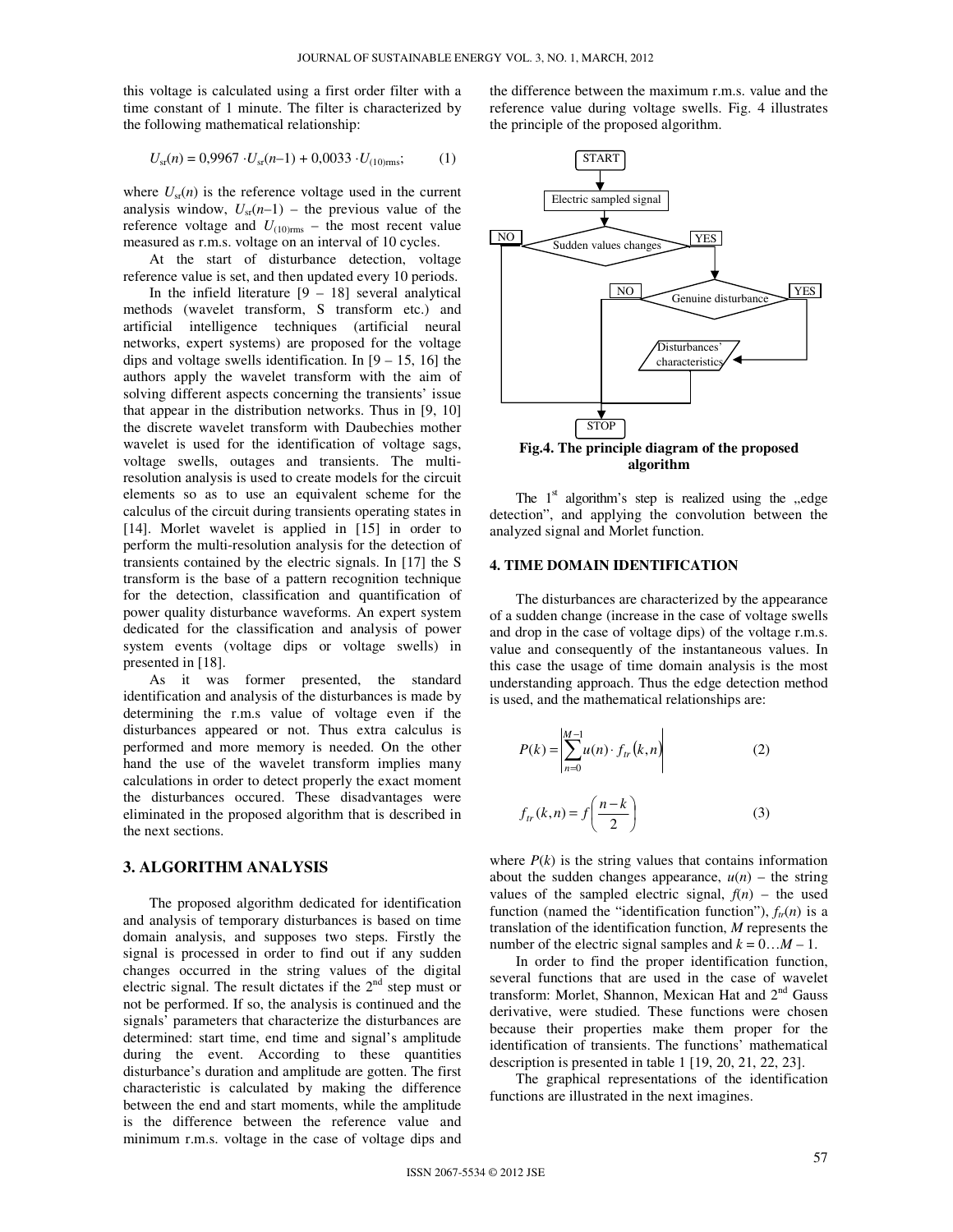#### **Table 1. Identification functions**

| <b>Identification</b>               | <b>Mathematical relationship</b>                                                                                                                                                                                                                                 |  |  |  |
|-------------------------------------|------------------------------------------------------------------------------------------------------------------------------------------------------------------------------------------------------------------------------------------------------------------|--|--|--|
| functions                           | <b>Time variation</b>                                                                                                                                                                                                                                            |  |  |  |
| Morlet                              | $f(t) = c(\sigma) \cdot \pi^{\frac{-1}{4}} \cdot e^{\frac{-1}{2}t^2} \cdot (e^{i\sigma \cdot t} - k(\sigma))$<br>$c(\sigma) = \left(1 + e^{-\sigma^2} - 2e^{\frac{-3}{4}\sigma^2}\right)^{\frac{1}{2}}$<br>$k(\sigma) = e^{-\frac{1}{2}\sigma^2}$ , $\sigma = 6$ |  |  |  |
| Shannon                             | $f(t) = \frac{\sin\left(\frac{\pi \cdot t}{2}\right)}{\pi \cdot t} \cdot \cos\left(\frac{3 \cdot \pi \cdot t}{2}\right)$                                                                                                                                         |  |  |  |
| Mexican Hat                         | $f(t) = \frac{2}{\sqrt{3\sigma}^{\frac{1}{4}}} \cdot \left(1 - \frac{t^2}{\sigma^2}\right) \cdot e^{\frac{-t^2}{2\sigma^2}}, \sigma = 0.4$                                                                                                                       |  |  |  |
| 2 <sup>nd</sup> Gauss<br>derivative | $f(t) = (1-t^2) \cdot e^{\frac{-t^2}{2}}$                                                                                                                                                                                                                        |  |  |  |





**Fig. 5. Identification functions time variation** 

With the intention to compare the identification functions and to underline the choosing of Morlet function, the digital signal from Fig. 2 was analyzed and the results are presented in the graphics from Fig. 6.



The graphics show that in the cases of Shannon and Morlet functions the results indicate properly the moments when the signal's values suffer a sudden change; while in the case of the other functions the obtained data is quite difficult to process as to determine the exact moments.

By analyzing the resulted data from several signals analysis, the selected identification function was the Morlet function. This function is a complex one, but it can be used to process real signals, on which the convolution operation projects them to modulus-phase form. The phase plot is particularly suited for the detection of singularities. In the identification the real part of the function was used, and the parameter  $\sigma$  was set to 6. This value was obtained after several calculations with other  $\sigma$  values.

#### **5. ANALYSIS**

At the  $1<sup>st</sup>$  step, after determining if a sudden change occurred in the signal structure, to find out the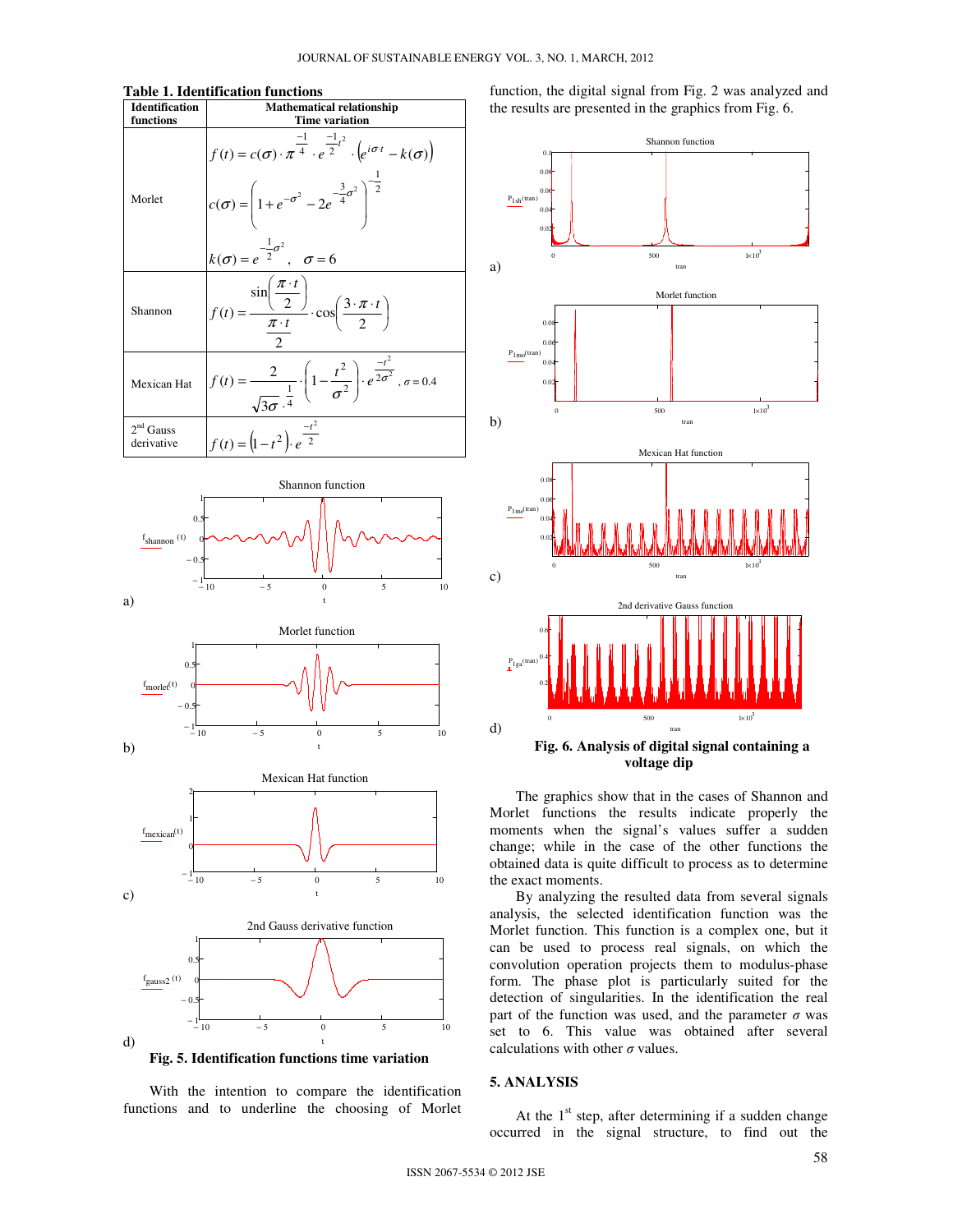disturbance type (voltage dip, voltage swell or a simple insignificant change), the r.m.s. voltage is determined on a cycle that surrounds the transition point. The obtained value is compared with the reference value, which is chosen at the beginning of the analysis, and depends on the voltage r.m.s. value before the event start. As the real operating state of the power network is considered, namely the presence of harmonics disturbances and the unbalanced steady state.

The  $2<sup>nd</sup>$  step supposes the analysis that is made on the digital signal as to determine the specific parameters of the voltage dip or swell. The analysis is performed on 10 time cycles (about 20 ms). This method is similar to the one proposed in [8], the difference is that the r.m.s. value is actualized every quarter of cycle  $(U_{rms(1/4)})$ , thus a more appropriate shape is obtained.

The start time is considered when the disturbance graphic intersects the level corresponding to the 90 % or 110 % and ends when the graphic grows more than 90.2% or drops below the threshold of 109.2 % (is taken account the hysteresis voltage). Fig. 8, 9, 10 and 11 illustrate the described procedure that is the moment when the graphic crosses the limits levels. All moments are found depending on the zero moment (the  $1<sup>st</sup>$  signal sample) of the digital signal.

The identification and analysis were implemented as a virtual instrument (VI) using the graphical G programming language. First several VIs for the singlephase analysis were developed and then these ones were used to build a complex VI that makes the identification and analysis for three-phase electric signals.

The algorithm was verified on several digital waveforms containing voltage dips and voltage swells virtually created. Thus the disturbances characteristics could be easy controlled and compared with the obtained results.

#### **6. EXAMPLES**

Several complex waveforms were studied as to verify the algorithm, but in the paper only four representative examples are illustrated: a typical voltage dip, a typical voltage swell, a very short duration voltage swell and a variation of the voltage r.m.s. values that is not a disturbance. The temporary disturbances were included in the structure of non-sinusoidal unbalanced three-phase signals. In order to simplify the examples presentation, only the single-phase analysis is described. Consequently, the support waveform is a single-phase non-sinusoidal electric signal. In Fig. 7 is presented the base waveform containing the typical voltage dip. Table 2 contains the disturbances instantaneous characteristics included in the examples.



**Fig. 7. Non-sinusoidal electric signal containing a voltage dip** 

**Table 2. The instantaneous characteristics of the temporary disturbances**

| <b>Example</b>                                            | <b>Instantaneous</b><br><b>characteristics</b> | $t_0$ [s] | d[s]  | $A[\%]$ |  |  |
|-----------------------------------------------------------|------------------------------------------------|-----------|-------|---------|--|--|
|                                                           |                                                | 0.04      | 0.12  | 70      |  |  |
|                                                           |                                                | 0.04      | 0.12  | 170     |  |  |
|                                                           |                                                | 0.14      | 0.002 | 1500    |  |  |
|                                                           |                                                | 0.1       | 0.08  | 95      |  |  |
| $\sim$ $\sim$ $\sim$<br><b>Contract Contract Contract</b> |                                                |           |       |         |  |  |

 $t_0$  [s] – start moment

 $d[s]$  – time duration

A  $[\%]$  – minimum amplitude % (comparing the reference value) of the digital signal during the temporary disturbance

Fig. 8 contains the variation in time of the r.m.s. values for the first example. It also includes the explanation of the way the start and end moments are determined. It can be observed that the disturbance is a usual voltage dip.



**Fig. 8. Variation in time of the r.m.s. values for the 1st example** 

Fig.s 9 and 10 illustrate the r.m.s. values of the waveform in the case of a typical and a very short duration voltage swell, respectively. The way the voltage swells' characteristics are determined can be seen in the corresponding figures.



**example** 



**3 rd example** 

The  $4<sup>th</sup>$  example, whose variation in time of signal is illustrated in Fig. 11, underlines the thresholds that define the disturbances definition intervals and the fact that the algorithm and the developed virtual instruments work properly.

Table 3 contains a comparison between the results obtained using the standard method (that was also implemented as a virtual instrument) and the proposed one. The results show that both methods determine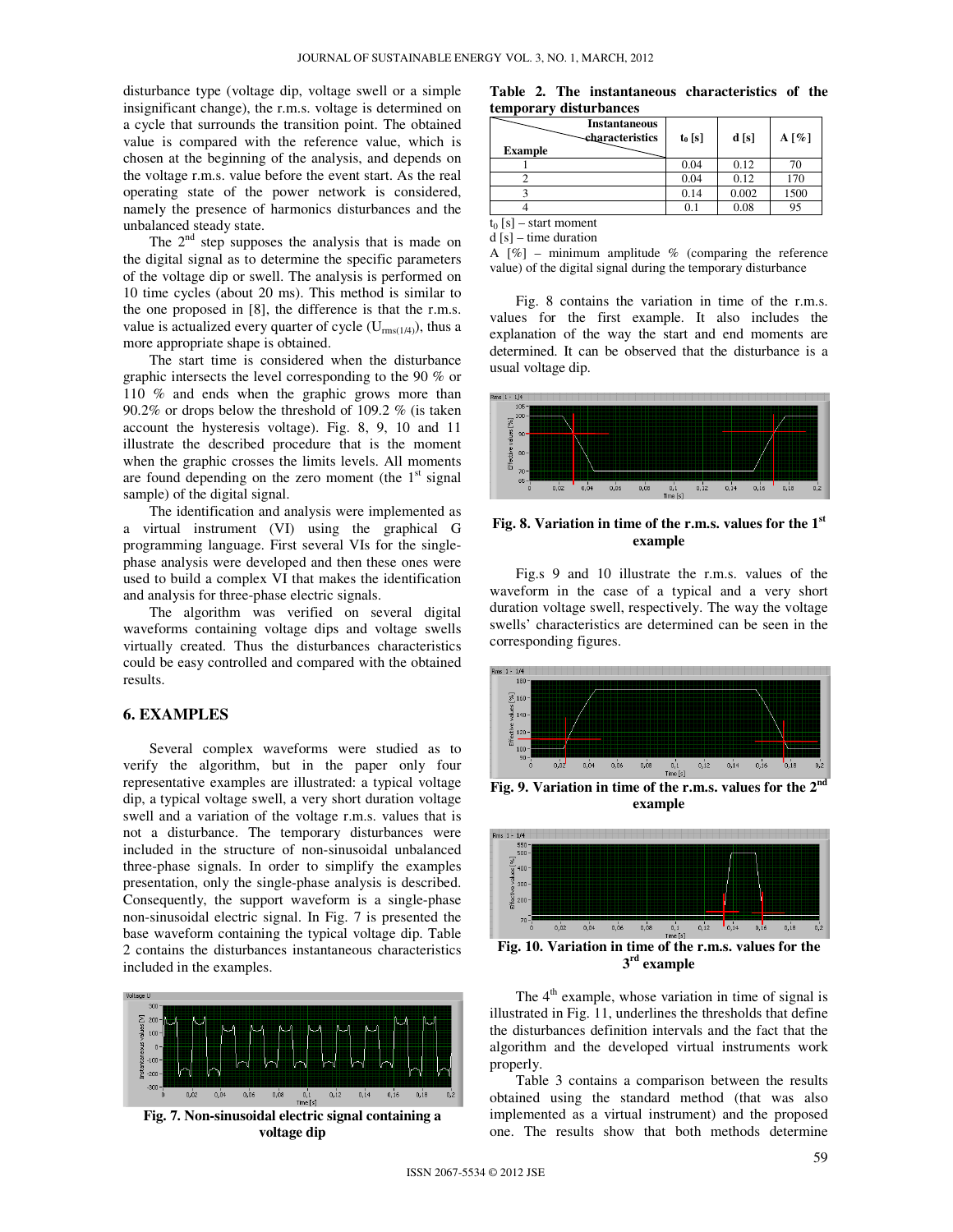properly the disturbances amplitude. Differences appear in the disturbances durations case, because of the way the r.m.s. values are updated, namely in the standard method case the r.m.s. value is updated every half of cycle, while in the case of the proposed method every quarter of cycle. This fact also brings an advantage for the proposed method that is a closer to reality disturbance shape.



**Fig. 11. Voltage r.m.s. values time variation. Example 4** 

**Table 3. Comparison between the obtained results and the standard method** 

| <b>Standard method</b> |      |                     | <b>Proposed method</b> |       |                     |  |  |
|------------------------|------|---------------------|------------------------|-------|---------------------|--|--|
| $t_0$ [s]              | d[s] | A $\lceil\% \rceil$ | $t_0$ [s]              | d[s]  | A $\lceil\% \rceil$ |  |  |
| Example 1              |      |                     |                        |       |                     |  |  |
| 0.03                   | 0.13 | 70                  | 0.03                   | 0.125 | 70                  |  |  |
| <b>Example 2</b>       |      |                     |                        |       |                     |  |  |
| 0.03                   | 0.13 | 170                 | 0.025                  | 0.135 | 170                 |  |  |
| Example 3              |      |                     |                        |       |                     |  |  |
| 0.13                   | 0.02 | 498                 | 0.125                  | 0.02  | 500                 |  |  |
| <b>Example 4</b>       |      |                     |                        |       |                     |  |  |
|                        |      |                     |                        |       |                     |  |  |
| - start moment         |      |                     |                        |       |                     |  |  |

d [s] – time duration

A  $[\%]$  – minimum amplitude % (comparing the reference value) of the digital signal during the temporary disturbance

# **7. CONCLUSION**

The papers presents a method for voltage dips and voltage swells identification in single and three-phases power networks. Consequently, further on the situation of the temporary disturbances identification is explained by describing the aspects from infield standards and the characteristics of real electric signals which contain voltage dips and voltage swells.

The method offers the same precision as the wavelet transform, but it has the advantage of using less calculations. On the other hand, comparing it with the method proposed in standards the proposed method is quicker (less calculation is performed).

The presented examples show that both the standard and the proposed method gives accurate results concerning the amplitude of the disturbances, but more exact is the proposed method when determining the start and end moment, that is the duration and the disturbances' shape.

The proposed method offers more advantages comparing the standard method:

- Less calculus disturbance is first identified and then the characteristics are determine;
- The exact moment of disturbance start and end are precisely determined;
- The disturbance shape is more close to the reality.

Future research can be made in order to include more disturbances in the algorithm and to decrease the time needed for calculus (develop more advanced virtual instruments).

#### **Acknowledgements**

This paper was supported by the project "Develop and support multidisciplinary postdoctoral programs in primordial technical areas of national strategy and research – development - innovation" 4D-POSTDOC, contract nr. POSDRU/89/1.5/S/52603, project co-funded from European Social Fund through Sectorial Operational Program Human Resources 2007-2013.

#### **REFERENCES**

- [1]. Csuros L, *Power systems protection. Volume 2: Systems and methods. Chapter 11 – Voltage swell protection*, Published by The Institution of Electrical Engineers, London, Great Britain, 1996
- [2]. Bollen M.H.J., *Characterization of voltage sags experienced by three phase adjustable-speed drives*, IEEE Transactions on Power Delivery, vol.12, no.12, pp.1666- 1671, October 1997
- [3]. Baggini A., and others, *Handbook of power quality*, John Wiley & Sons, Ltd, 2008, Great Britain
- [4]. Zhang L.D., Bollen M.H.J., *A method for characterizing unbalanced voltage dips (sags) with symmetrical components*, IEEE Power Engineering Letters, pp. 50-52, July 1998
- [5]. Bollen M.H.J, Hager M., Roxenius C., *Voltage dips in distribution systems: load effects, measurements and theory*, CIRED, 17<sup>th</sup> International Conference on Electrical Distribution, Barcelona, 12 – 15 May 2003, session 2, paper no 47
- [6]. Heine P., *Voltage sags in power distribution networks*, PhD Thesis, Department of Electrical and Communication Engineering, Helsinki University of Technology, Espoo, Finlanda, 2005
- [7]. Vahidi B, and others, *Modeling of lightning transient voltage swell by using different models of grounding system*, www.aedie.org/9CHLIE-paper-send/227-VAHIDI .pdf
- [8]. 61000-4-30 Ed. 2: Electromagnetic compatibility (EMC) Part 4-30: *Testing and measurement techniques - Power quality measurement methods*
- [9]. Nath S, Dey A., Chikhani A.Y., *Detection of power quality disturbances using wavelet transform*, World Academy of Science, Engineering and Technology 49, 2009, pp. 869 – 873
- [10].Chen S., Zhu H.Y., *Wavelet transform for processing power quality disturbances*, EURASIP Journal on Advanced in Signal Processing, Vol. 2007, article ID 47695
- [11].Tse N.C.F., *Practical application of wavelet to power quality analysis*, Power Engineering Society General Meeting, 24-28 June 2007**,** ISBN: 1-4244-1298-6, pag. 1-6
- [12].Hamid E.Y., Mardiana R., Kawasaki Z. I., *Wavelet based compression of power disturbances using the minimum description length criterion*, Power Engineering Society Summer Meeting, 15 – 19 July 2001**,** Vol.3, ISBN: 0-7803-7173-9, pag. 1772 – 1777
- [13].Littler T.B., Morrow D.J., *Wavelets for the analysis and compression of power system disturbances*, IEEE Transactions on Power Delivery, Vol.14, No.2, April 1999, pp. 358 - 364
- [14]. Zheng T., Makram E.B., Girgis A.A., *Power system transient and harmonic studies using wavelet transform*,